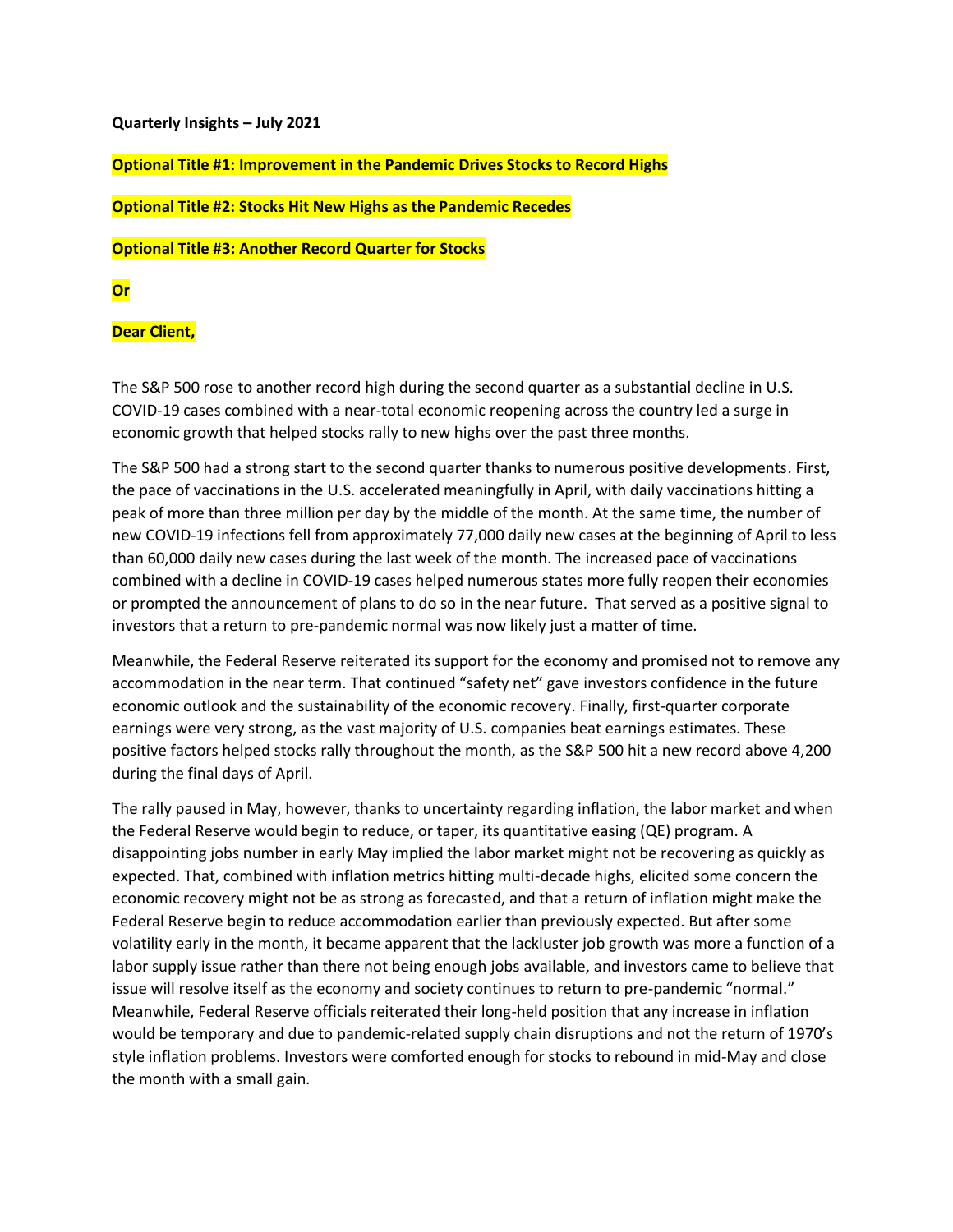Stocks resumed the rally in early June, as more state economies returned to pre-pandemic normal (most notably California), measures of economic activity remained strong, and certain inflation statistics implied that inflation pressures were starting to ease, possibly validating the Fed's belief that surging inflation is just temporary. The June Fed meeting provided a small surprise to markets, as it revealed that Federal Reserve officials began discussions about when to reduce the current quantitative easing program, while Federal Reserve forecasts showed interest rates could start to rise late in 2022, sooner than previously expected. Those two surprises caused some mild market volatility late in June, although ultimately investors remained confident that the Federal Reserve will not remove economic support too quickly and the S&P 500 hit another record high during the last few days of the quarter.

In sum, the strong gains of the second quarter and the first half of 2021 reflected continued government support for the economy combined with a material improvement in the pandemic in the U.S., and as we start the second half of 2021, we are happy to say the world looks a lot more like it did pre-pandemic than it did for most of 2020, and that sentiment is supportive of risk assets going forward.

# 2<sup>nd</sup> Quarter Performance Review

In a reversal from the first quarter, the Nasdaq outperformed both the S&P 500 and Dow Jones Industrial Average thanks to a June rally in technology shares, as investors began to consider that the intensity of the economic recovery had possibly peaked now that virtually all state economies had fully reopened. Additionally, the Federal Reserve signaling that it has begun discussions to reduce its QE program made some investors nervous that economic growth could slow in the future, contributing to that rotation back towards technology stocks, which tend to be less sensitive to changes in economic growth compared to other market sectors.

By market capitalization, large-cap stocks outperformed small-cap stocks, which was a reversal from the previous two quarters. Small-cap stocks tend to outperform during periods of accelerating economic growth, like we saw in the fourth quarter of 2020 and the first quarter of 2021. But with investors considering that the intensity of the economic recovery may have peaked in the second quarter and that the Fed may reduce QE in the future, they rotated back into large caps as the outlook for future economic growth became slightly less certain.

From an investment-style standpoint, growth handily outperformed value thanks to the aforementioned tech sector rally, as again investors positioned for the possibility that the intensity of the economic recovery may wane in the coming months.

On a sector level, 10 of the 11 S&P 500 sectors realized positive returns in the second quarter with real estate and tech outperforming. The real estate sector was boosted by a decline in mortgage rates combined with consumers returning to malls and shopping centers, while a drop in Treasury bond yields helped fuel the rotation back to tech stocks.

Sector laggards last quarter included consumer staples and utilities as the former registered a small gain while the latter was the only S&P 500 sector to finish negative for the quarter. Those traditionally defensive sectors outperform when investors expect an outright economic slowdown, and while some investors believe the acceleration in the economic recovery may have peaked, most analysts are expecting the economic recovery to continue, just at a moderating pace, making defensive sectors such as utilities and consumer staples less attractive.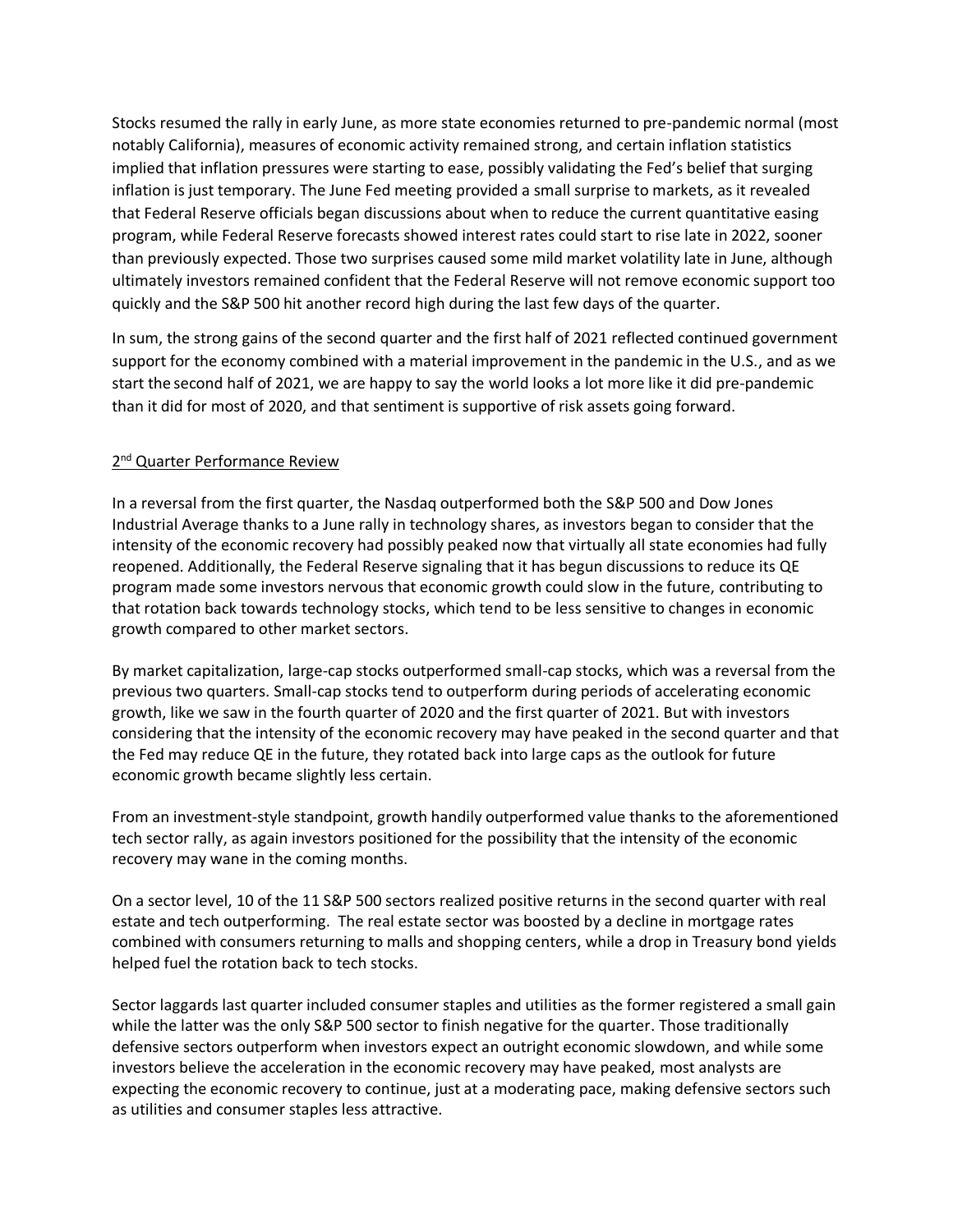| <b>US Equity Indexes</b> | Q2 Return | <b>YTD</b> |
|--------------------------|-----------|------------|
| S&P 500                  | 8.95%     | 15.25%     |
| DJ Industrial Average    | 4.81%     | 13.79%     |
| NASDAQ 100               | 13.07%    | 13.34%     |
| S&P MidCap 400           | 3.57%     | 17.38%     |
| Russell 2000             | 5.47%     | 17.54%     |

*Source: YCharts*

Internationally, foreign markets saw positive returns in the second quarter thanks to further declines in COVID-19 cases, rising vaccination rates, and more widespread economic reopenings across the EU and UK. Emerging markets also rallied in the second quarter on hopes of a global economic recovery, although they slightly underperformed foreign developed markets as the Chinese government reduced support for its economy following a large increase in inflation indicators. Foreign developed markets again lagged the S&P 500.

| <b>International Equity Indexes</b>        | Q2 Return | YTD   |
|--------------------------------------------|-----------|-------|
| MSCI EAFE TR USD (Foreign Developed)       | 5.03%     | 9.17% |
| MSCI EM TR USD (Emerging Markets)          | 4.88%     | 7.58% |
| MSCI ACWI Ex USA TR USD (Foreign Dev & EM) | 5.38%     | 9.45% |

*Source: YCharts*

Commodities posted strong gains for the third quarter in a row and once again outperformed the S&P 500 over the past three months. Major commodity indices were led higher by another large rally in crude oil futures as demand rose for both oil and refined products following the U.S. and European economic reopenings. Additionally, despite the resumption of nuclear negotiations between the U.S. and Iran, sanctions remained in place preventing Iran from selling oil on the global market while compliance to self-imposed production targets by members of "OPEC+" remained historically high, keeping global oil supplies subdued. Gold, meanwhile, posted a small gain as investors rotated back to gold following a spike in inflation metrics, combined with an increase in volatility in Bitcoin, which sent money back into more traditional non-correlated, safe-haven assets.

| <b>Commodity Indexes</b>           | Q2 Return | YTD      |
|------------------------------------|-----------|----------|
| S&P GSCI (Broad-Based Commodities) | 15.34%    | 31.40%   |
| WTI Crude Oil                      | 27.29%    | 51.53%   |
| Gold Price                         | 3.41%     | $-6.74%$ |

*Source: YCharts/Koyfin.com*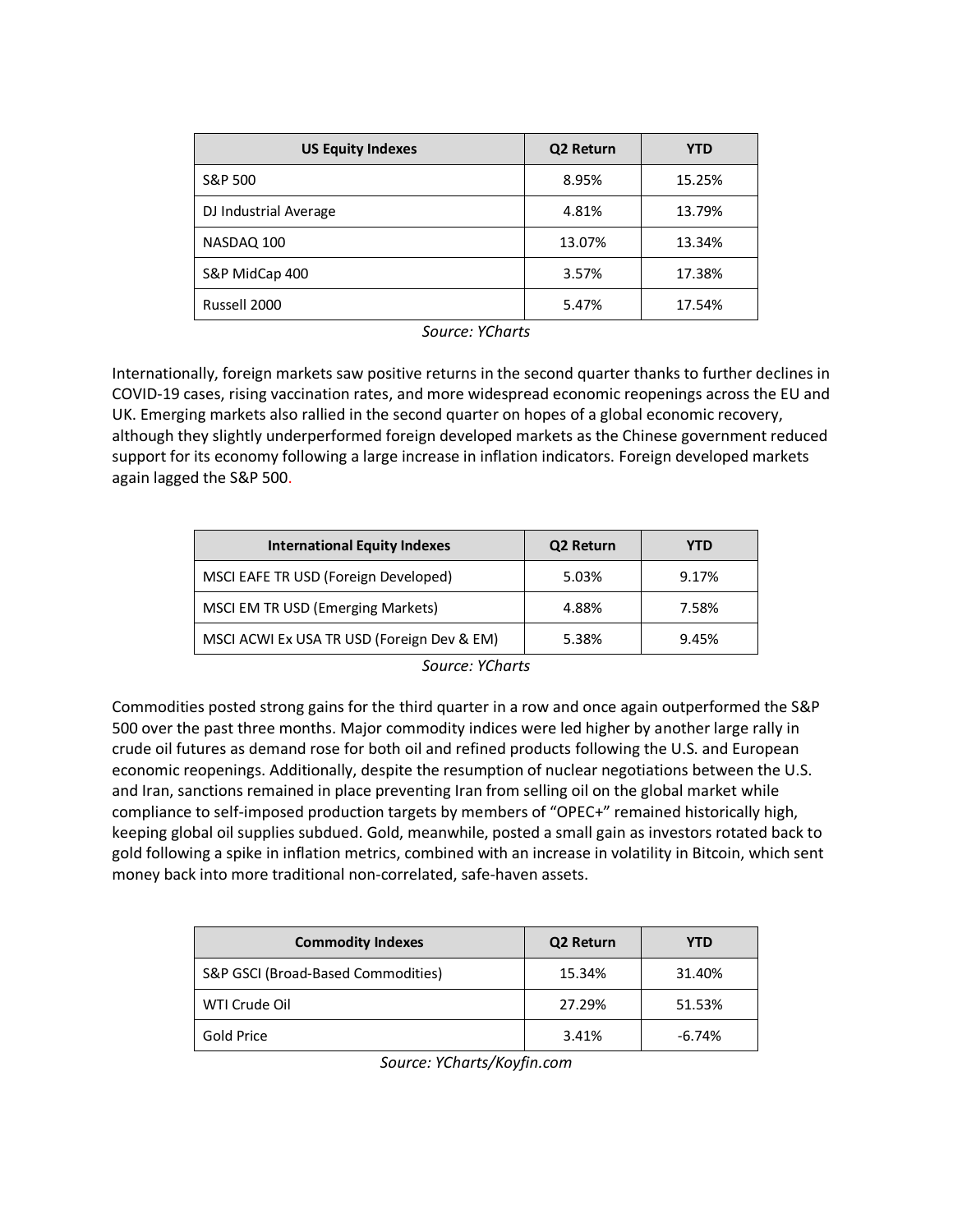Switching to fixed income markets, second quarter total returns for most bond classes were positive, a reversal from the first quarter. Despite inflation indicators surging to multi-year highs in recent months, investors viewed those increases as temporary phenomena related to the global economic reopening and short-term supply chain issues. As such, investors took advantage of relatively higher bond yields in the second quarter.

Looking deeper into the bond markets, longer-duration bonds outperformed those with shorter durations in the first quarter. That substantial outperformance was driven by the market's view that the increase in inflation was indeed temporary, combined with effective messaging by the Fed that interest rates would remain near 0% for the foreseeable future.

In the corporate debt markets, investment grade bonds solidly outperformed lower-quality, higheryielding bonds. That investment grade outperformance reflects confidence in the sustainability of the U.S. economic recovery but also acknowledges that the pace of economic growth may moderate in the coming months.

| <b>US Bond Indexes</b>                   | Q2 Return | YTD       |
|------------------------------------------|-----------|-----------|
| BBgBarc US Agg Bond                      | 1.82%     | $-1.60%$  |
| BBgBarc US T-Bill 1-3 Mon                | $0.00\%$  | 0.02%     |
| ICE US T-Bond 7-10 Year                  | 2.50%     | $-3.30\%$ |
| BBgBarc US MBS (Mortgage-backed)         | 0.36%     | $-0.77%$  |
| <b>BBgBarc Municipal</b>                 | 1.40%     | 1.06%     |
| <b>BBgBarc US Corporate Invest Grade</b> | 3.70%     | $-1.27%$  |
| BBgBarc US Corporate High Yield          | 2.96%     | 3.62%     |

*Source: YCharts*

# 4<sup>th</sup> Quarter Market Outlook

The gains during the third quarter were driven by legitimate fundamental factors, as the corporate earings outlook did improve, the Federal Reserve met market expectations in not reducing stimulus until very late in 2021, and the economic recovery showed impressive resilnece in the face of yet another COVID wave.

But, as was reflected in the September market volatility, despite those positives this market and the economy more broadly faces several sources of uncertainty as we begin the final quarter of the year.

First, the budget battle in Washington is now in full swing, and the threat of a government shutdown and Debt Ceiling breach weighed on markets in September. Positively, both events are unlikely to cause material volatility, but until they are resolved the uncertainty will be a headwind on stocks.

Additionally, the fate of Democrat's \$3.5 trillion social overhaul and tax increase plan hangs in the balance, as does the fate of the \$1.2 trillion bi-partisan infrastructure bill. How those evenst are resolved will impact markets in the 4<sup>th</sup> quarter positively or negatively, and that uncertainty will also be a headwind on markets over the coming weeks.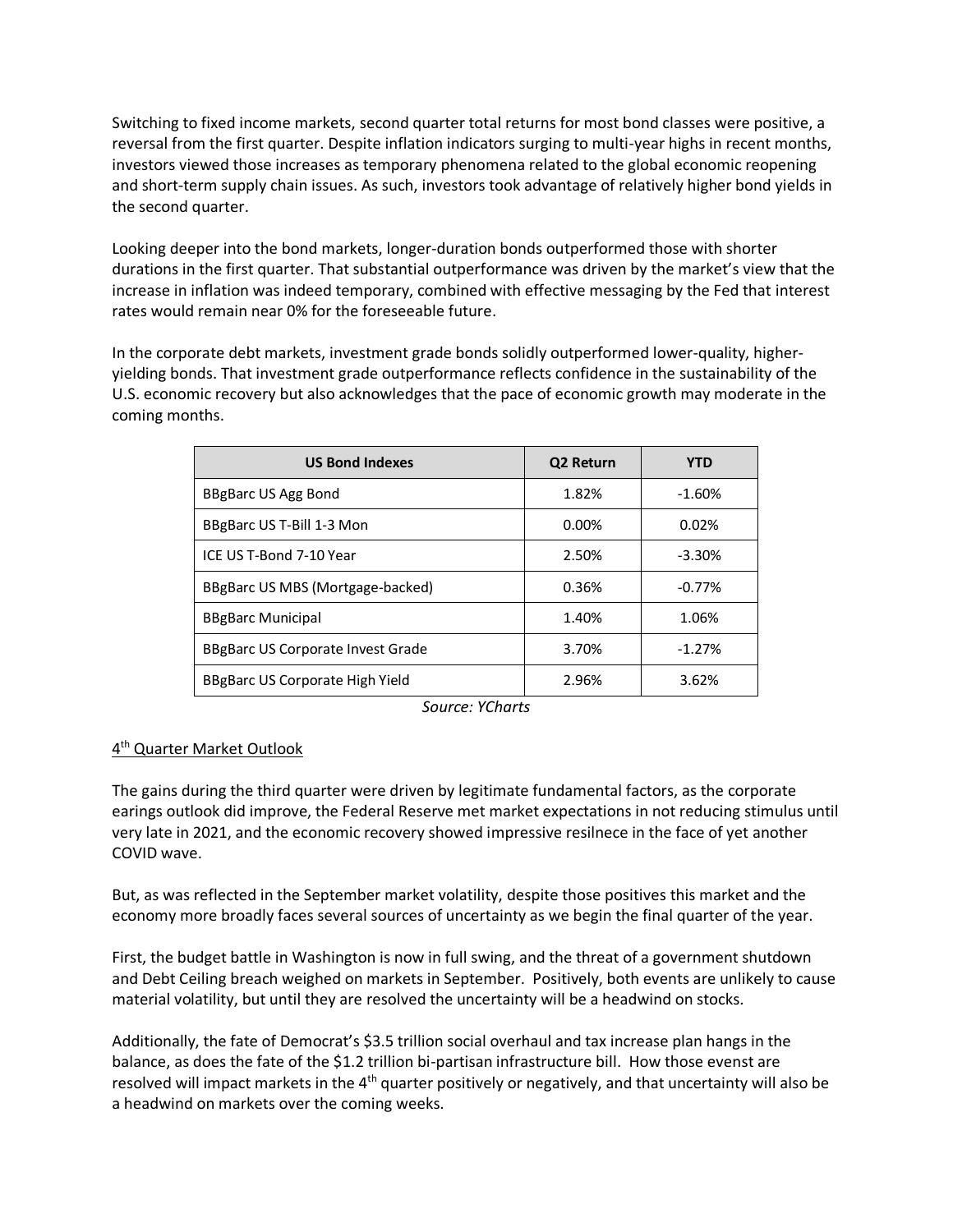Regarding Federal Reserve policy, the Fed has made clear that it will begin to reduce (or taper) it's quantitative easing program in November or December. But, it has not revealed the details of its plan just yet, and the specifics of their tapering plan (specifically how quickly it will reduce QE) could cause volatility if it differs from market expectations.

Finally, inflation remains elevated and at multi-decade highs, and that combined with continued supply chain disruptions due to the ongoing pandemic is starting to impact corporate margins and profitability. If many companies warn about future profitability due to these factors at the upcoming third quarter earnings season, it will negatively impact markets.

Bottom line, the fundamental outlook for stocks and other risk assets remains positive: The Fed will remain historically accommodative long after tapering has begun and rate increases remain at least a year away, COVID cases are receding once again and the world is learning to "live with" COVID so that it does not cause major societal disruptions, corporate profitability remains very strong on an absolute basis and economic growth is robust. But, markets are facing elevated uncertainty as we enter the final three months of the year, and as such we should not be surprised if markets are more volatile than they have been so far in 2021 (which has been a historically not-volatile year).

But, it's important to remember that volatility it historically normal, and volatile markets do not mean poor returns. Yes, risks remain to the markets and the economy, as they always do, it is important to remember that a well-executed and diversified, long-term-focused financial plan can overcome bouts of even intense volatility, like we have seen over the last 21 months.

At *John Doe Advisors*, we understand the risks facing both the markets and the economy, and we are committed to helping you effectively navigate this still-challenging investment environment. Successful investing is a marathon, not a sprint, and even temporary bouts of volatility like we experienced during the height of the pandemic are unlikely to alter a diversified approach set up to meet your long-term investment goals.

Therefore, it's critical for you to stay invested, remain patient, and stick to the plan, as we've worked with you to establish a unique, personal allocation target based on your financial position, risk tolerance, and investment timeline.

The economic and medical progress achieved so far in 2021 notwithstanding, we remain vigilant towards risks to portfolios and the economy, and we thank you for your ongoing confidence and trust. Please rest assured that our entire team will remain dedicated to helping you successfully navigate this market environment.

Please do not hesitate to contact us with any questions, comments, or to schedule a portfolio review.

Sincerely,

**Signature** 

John Doe

John Doe Advisors 1 Orange Street